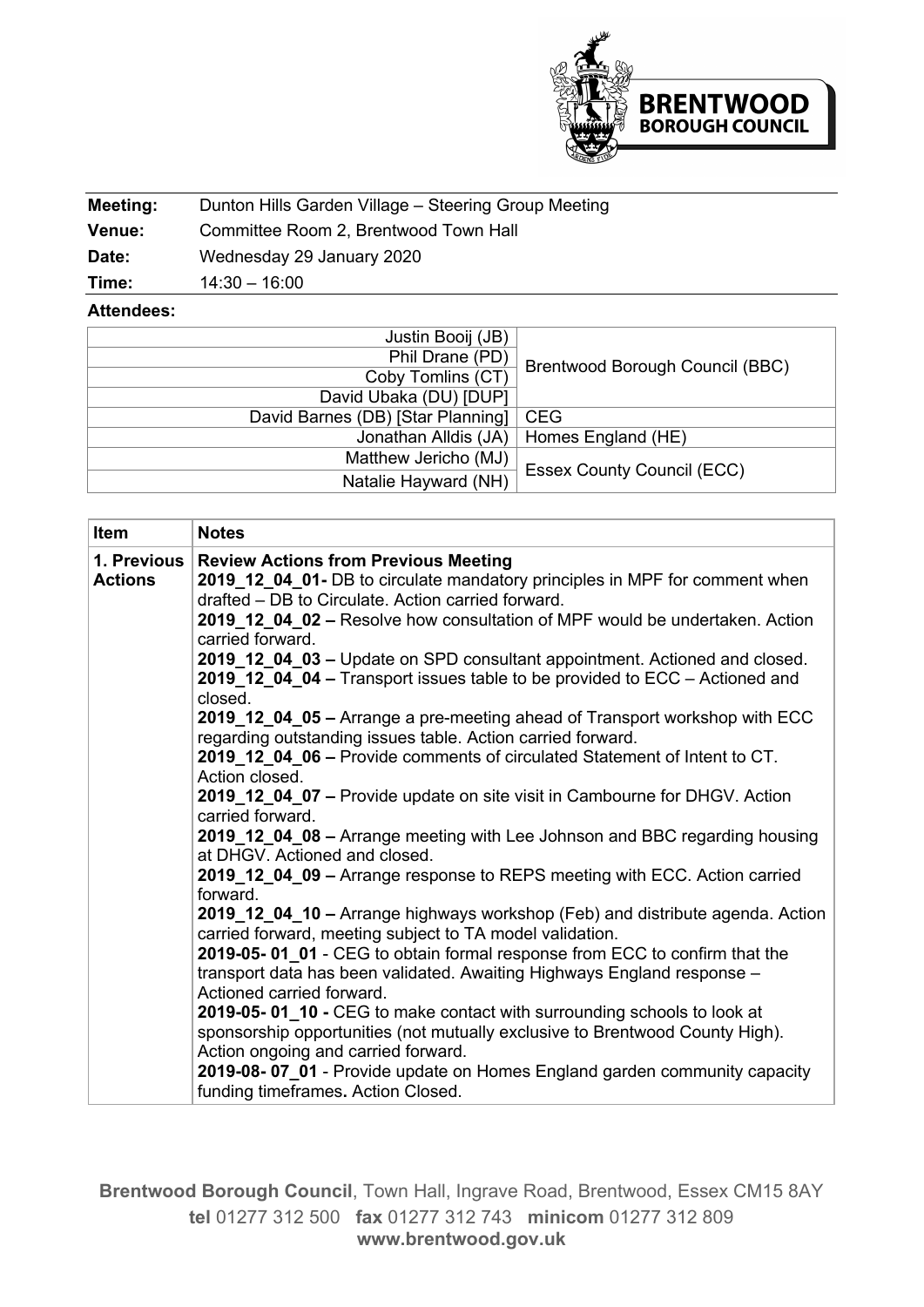|                                                                                                                                                                                                                                                 | 2019-10-02 04 - Distribute youth workshop material when finalised. Action                                                                                                                                                                                                                                                                                                                                                                                                                             |  |  |  |  |
|-------------------------------------------------------------------------------------------------------------------------------------------------------------------------------------------------------------------------------------------------|-------------------------------------------------------------------------------------------------------------------------------------------------------------------------------------------------------------------------------------------------------------------------------------------------------------------------------------------------------------------------------------------------------------------------------------------------------------------------------------------------------|--|--|--|--|
|                                                                                                                                                                                                                                                 | closed.<br>2019-10-02_01 - Prepare and distribute transport issues table. Actioned and                                                                                                                                                                                                                                                                                                                                                                                                                |  |  |  |  |
|                                                                                                                                                                                                                                                 | closed.                                                                                                                                                                                                                                                                                                                                                                                                                                                                                               |  |  |  |  |
| 2.                                                                                                                                                                                                                                              | 2.1 Local Plan / IDP / REPS                                                                                                                                                                                                                                                                                                                                                                                                                                                                           |  |  |  |  |
| <b>Masterplan</b><br><b>Design</b><br><b>Process</b>                                                                                                                                                                                            | a) PD updated that the Council approved the Addendum of Focussed Changes<br>to the Pre-Submission Local Plan (Ordinary Council, 22 January 2020). As<br>such the plan would be submitted imminently.<br>b) PD explained that the Infrastructure Delivery Plan (IDP) and local plan<br>representations will be published with the Local Plan submission.<br>MJ noted there are some missing chapters from the IDP that ECC haven't<br>C)<br>received for comment yet, PD took an action to send to MJ. |  |  |  |  |
|                                                                                                                                                                                                                                                 | d) PD noted Statement of Common Ground discussion will be arranged soon<br>after submission and noted existing action.                                                                                                                                                                                                                                                                                                                                                                                |  |  |  |  |
|                                                                                                                                                                                                                                                 | 2.2 Update MPF / Design Principles                                                                                                                                                                                                                                                                                                                                                                                                                                                                    |  |  |  |  |
| a) MJ and JA noted the updated MPF hadn't been sent to them and DB took<br>an action to send the updated version for ECC and HE to provide comments<br>ahead of Project Delivery Board on 26/02/2020. Comments to be provided<br>by 14/02/2020. |                                                                                                                                                                                                                                                                                                                                                                                                                                                                                                       |  |  |  |  |
|                                                                                                                                                                                                                                                 | 2.3 Update on SPD / Next Steps                                                                                                                                                                                                                                                                                                                                                                                                                                                                        |  |  |  |  |
|                                                                                                                                                                                                                                                 | a) CT explained the proposed approach for the MPF and SPD to be subject to<br>consultation together and adopted by Council following consultation<br>approximately September 2020.                                                                                                                                                                                                                                                                                                                    |  |  |  |  |
|                                                                                                                                                                                                                                                 | b) CT explained that the MPF will inform the work of the SPD as it sets out the<br>broad framework for the site (and Outline Planning Application (OPA)) to<br>allow the detailed design of the SPD to progress.                                                                                                                                                                                                                                                                                      |  |  |  |  |
|                                                                                                                                                                                                                                                 | CT noted that it is important for both documents to be consulted on<br>C)<br>collectively to show the whole picture for the masterplan, from broad<br>framework and background information to detailed design and co-design of<br>that work. It will also ensure community are engaged on this meaningfully<br>and collectively to avoid consultation fatigue.                                                                                                                                        |  |  |  |  |
|                                                                                                                                                                                                                                                 | JA noted that it will be important the MPF and SPD are adopted ahead of<br>d)<br>Local Plan Examination in Public. CT explained that both documents will be<br>according to BBC project timeframes.                                                                                                                                                                                                                                                                                                   |  |  |  |  |
|                                                                                                                                                                                                                                                 | e) DB noted agreement about approval and consultation of both documents,<br>the question that continues to be raised by CEG is how quickly this occurs<br>and informs the OPA.                                                                                                                                                                                                                                                                                                                        |  |  |  |  |
|                                                                                                                                                                                                                                                 | ECC noted that it seems appropriate to have the MPF in place ahead of the<br>f)<br>SPD process. CT explained that this approach would then delay the SPD<br>process and the document would then risk not being adopted ahead of<br>Examination in Public.                                                                                                                                                                                                                                             |  |  |  |  |
|                                                                                                                                                                                                                                                 | g) CT took an action to set out timeframes for MPF and SPD (consultation /<br>adoption) in addition to weighting of MPF.                                                                                                                                                                                                                                                                                                                                                                              |  |  |  |  |
|                                                                                                                                                                                                                                                 | 2.4 Update on Transport Assessment Work / c2c meeting / Transport<br><b>Workshop</b>                                                                                                                                                                                                                                                                                                                                                                                                                  |  |  |  |  |
|                                                                                                                                                                                                                                                 | a) PD provided an update, explaining that BBC are waiting for an update from<br>Highways England on the Transport Assessment base model following a<br>position shared regarding M25 junction. BBC and Highways England are                                                                                                                                                                                                                                                                           |  |  |  |  |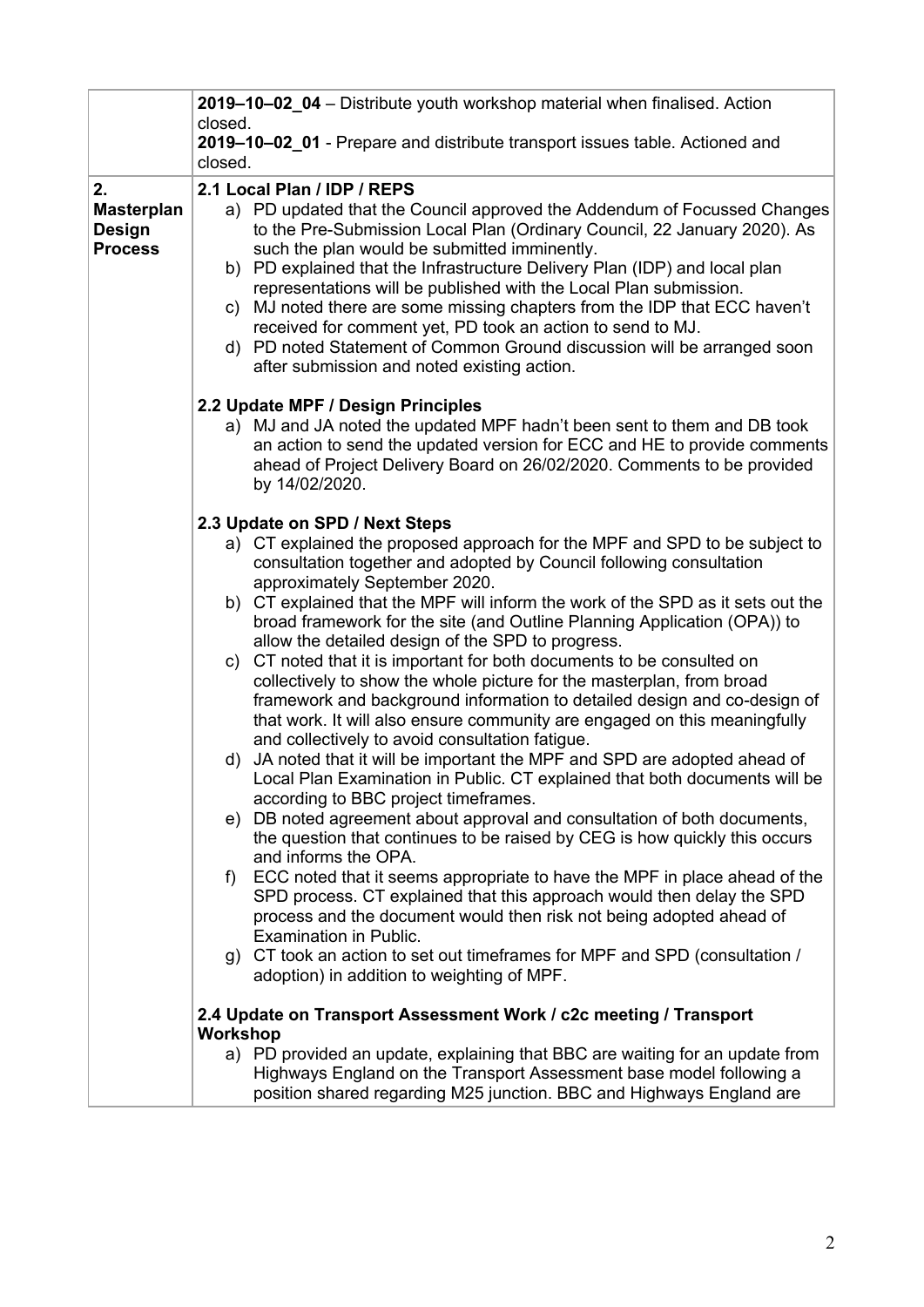|             | working together to resolve questions raised and following resolution, draft<br>Transport Assessment will be provided to ECC.<br>b) PD explained that the South Brentwood Growth Corridor workshop<br>(17/12/2019) was successful and covered the vision, principles, indicative<br>drawings and costings along the corridor. PD took an action to distribute<br>outcomes from the workshop.<br>c) PD explained progress on the c2c discussions since previous Steering<br>Group. A draft MoU has been issued by c2c and BBC are due to respond<br>with comments. Discussion is due to take place with Thurrock Council<br>$(17/02/2020)$ . |  |  |  |
|-------------|---------------------------------------------------------------------------------------------------------------------------------------------------------------------------------------------------------------------------------------------------------------------------------------------------------------------------------------------------------------------------------------------------------------------------------------------------------------------------------------------------------------------------------------------------------------------------------------------------------------------------------------------|--|--|--|
| 3. Delivery | 3.1 Overview of recent events                                                                                                                                                                                                                                                                                                                                                                                                                                                                                                                                                                                                               |  |  |  |
|             | a) MPF stakeholder overview<br>CT provided an update that the MPF overview meeting was held<br>28/01/2020 with CEG to show how stakeholder comments had been fed<br>into MPF document.                                                                                                                                                                                                                                                                                                                                                                                                                                                      |  |  |  |
|             | b) Homes England Garden Village event<br>PD/CT explained that BBC presented at the Homes England Garden<br>Community introduction event for new Garden Communities<br>(22/01/2020) to provide an update on DHGV and lessons learned (e.g.<br>community engagement & corporate priority).                                                                                                                                                                                                                                                                                                                                                    |  |  |  |
|             | c) NHS Strategic Estates Forum<br>CT provided update that presentation was given to STP - NHS regarding<br>update for DHGV and encouraged them to be involved as BBC progress<br>with the SPD. No comments were raised from the presentation.                                                                                                                                                                                                                                                                                                                                                                                               |  |  |  |
|             | d) Enabling Participation Workshop (Public Practice)<br>CT provided an update that BBC assisted Public Practice in research as<br>recommended by Homes England.                                                                                                                                                                                                                                                                                                                                                                                                                                                                             |  |  |  |
|             | 3.2 Overview of upcoming events / workstreams                                                                                                                                                                                                                                                                                                                                                                                                                                                                                                                                                                                               |  |  |  |
|             | a) Community Forum                                                                                                                                                                                                                                                                                                                                                                                                                                                                                                                                                                                                                          |  |  |  |
|             | CT explained the next community forum (05/02/2020) will provide an<br>update to the community regarding the upcoming co-design work for the<br>SPD and introduce HTA as consultants leading this work.                                                                                                                                                                                                                                                                                                                                                                                                                                      |  |  |  |
|             | b) Project Delivery Board<br>CT noted that the next Project Delivery Board will present the MPF<br>Statement of Intent with updated Governance Framework and Project<br>Plan for the next six months for DHGV.                                                                                                                                                                                                                                                                                                                                                                                                                              |  |  |  |
|             | c) ECC Site Visit<br>CT noted that ECC are attending site with Garden Communities Team<br>on 03/02/2020.                                                                                                                                                                                                                                                                                                                                                                                                                                                                                                                                    |  |  |  |
|             | d) School Visit (St Josephs)<br>CT provided an update that as part of the Youth Forum, BBC are<br>providing an update to St Josephs Primary School following previous<br>site visit.                                                                                                                                                                                                                                                                                                                                                                                                                                                        |  |  |  |
|             | CR explained CEG have been in touch with Brentwood County High and<br>asked to ensure they are involved in Youth Forum work. CT confirmed<br>they were involved in youth workshops held in September 2019.                                                                                                                                                                                                                                                                                                                                                                                                                                  |  |  |  |
|             | 3.3 Stewardship Paper                                                                                                                                                                                                                                                                                                                                                                                                                                                                                                                                                                                                                       |  |  |  |
|             | a) CT noted this was sent with meeting papers and asked Steering Group to<br>review. CT noted CEG and BBC are meeting internally in February 2020 to<br>discuss next steps to progress with Stewardship work.                                                                                                                                                                                                                                                                                                                                                                                                                               |  |  |  |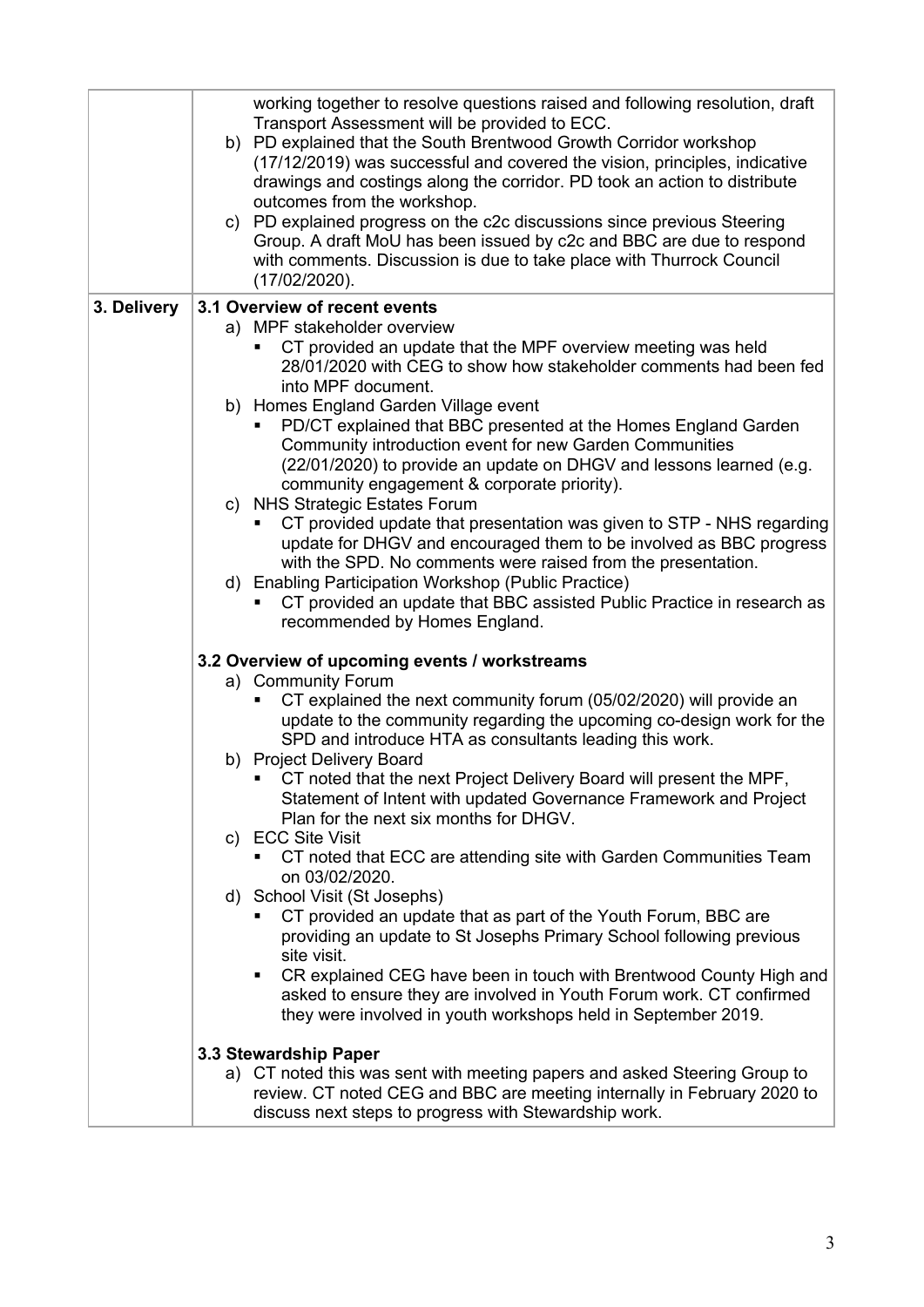|                                           | <b>3.4 Statement of Intent</b><br>a) CT noted this had been updated with Steering Group comments and will be<br>going to the Project Delivery Board (26/02/2020).                                                                                                                                                                                               |
|-------------------------------------------|-----------------------------------------------------------------------------------------------------------------------------------------------------------------------------------------------------------------------------------------------------------------------------------------------------------------------------------------------------------------|
| 4. General<br>Programme<br><b>Updates</b> | 4.1 Pre-app updates<br>a) JB explained that ECC and BBC are working to provide comments on the<br>Health Impact Assessment (HIA).<br>b) JB explained that the draft ES chapters have been provided by CEG and<br>BBC are reviewing to ensure it meets scoping requirements. Noted<br>transport is not included.                                                 |
|                                           | 4.2 Highlight report review (Updates, Risks, Milestones)<br>a) CR noted that the submission of the Local Plan should be included. CT took<br>an action to include in next Highlight Report.<br>b) DB noted that members information session on DHGV should be picked up<br>and CT noted to pick up in Liaison Meeting to arrange when the best time<br>will be. |
|                                           | 4.3 Homes England funding bid update<br>a) JA explained that BBC have been awarded £150K by Homes England for<br>the 2020/21 financial year.<br>b) JA explained that PAS may be a good resource to review Local Plan<br>material and took an action to send through information to BBC and ECC.                                                                 |
| 5. Key<br><b>Decisions</b>                | None                                                                                                                                                                                                                                                                                                                                                            |
| 6. AOB                                    | 6.1 Next Steering Group Meeting - 04 March 2020<br>a) PD provided an update that Steering Group meetings will occur every six<br>weeks during 2020. CT has sent out meeting invites.                                                                                                                                                                            |
| <b>Next</b><br><b>Meeting</b>             | Wednesday 04 March 2020 - 14:00 - 15:30                                                                                                                                                                                                                                                                                                                         |

## **Action List**

| <b>Reference</b> | <b>Description</b>                                                                                                     | Owner     | <b>Due</b><br><b>Date</b> | <b>Status</b> |
|------------------|------------------------------------------------------------------------------------------------------------------------|-----------|---------------------------|---------------|
|                  | 2020 01 29 01 ECC/ HE to review MPF & Principles                                                                       | All       | $19-02-$<br>2020          | Open          |
|                  | 2020 01 29 02 BBC to send IDP to ECC                                                                                   | <b>PD</b> | $29-02-$<br>2020          | Open          |
|                  | 2020 01 29 03 PD to send information/ outcomes from South<br><b>Brentwood Growth Corridor workshop</b><br>(17/12/2019) | PD.       | $29-02-$<br>2020          | Open          |
|                  | 2020 01 29 04 JA to send through PAS information to ECC and<br>BBC.                                                    | JA        | $29-02-$<br>2020          | Open          |

## **Previous Actions Carried Forward**